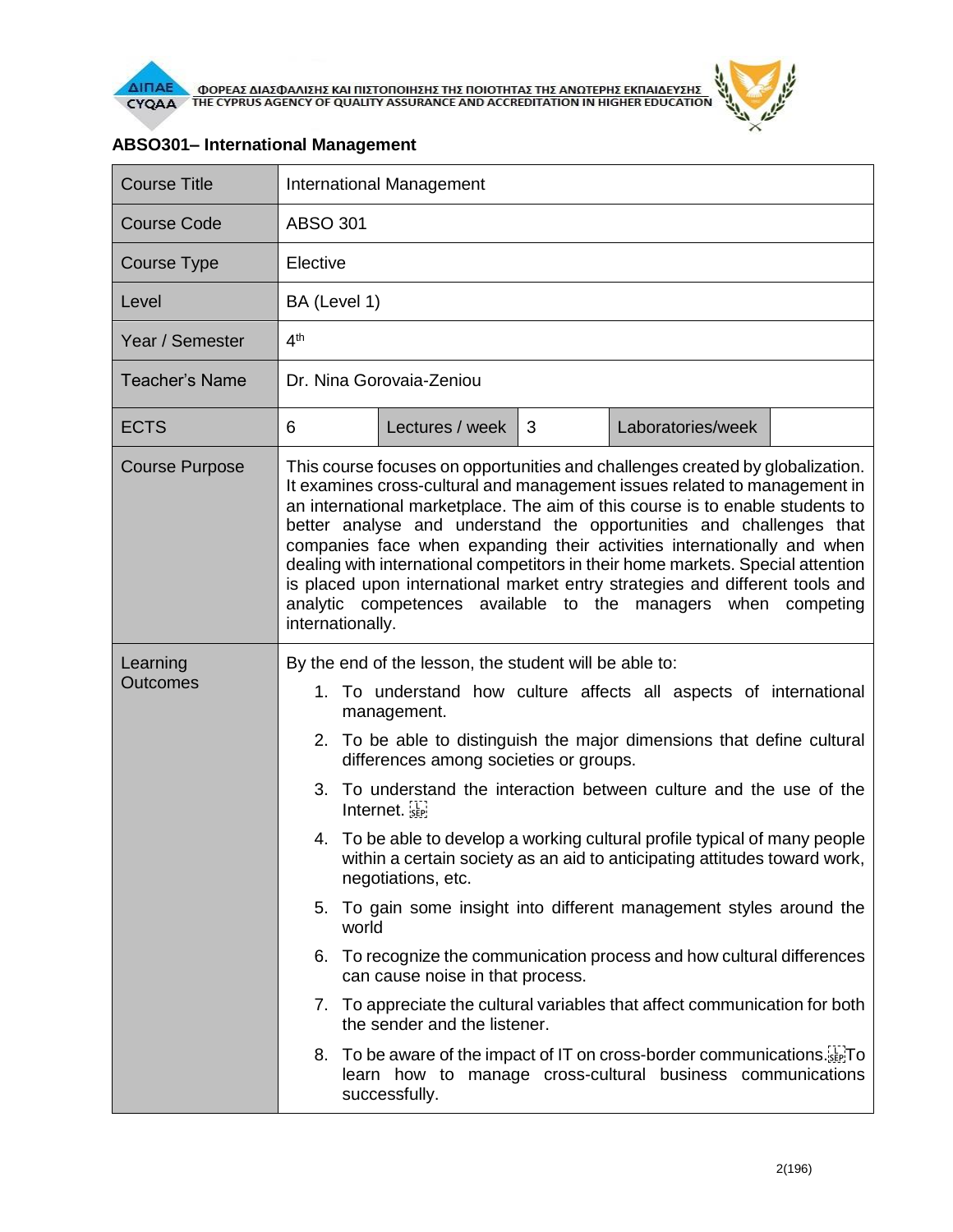

|                       | 9. To learn how to manage cross-cultural business communications<br>successfully                                                                                                                                                                                                                                                                                                                                                                                                                                                                                                                                                                                                     |
|-----------------------|--------------------------------------------------------------------------------------------------------------------------------------------------------------------------------------------------------------------------------------------------------------------------------------------------------------------------------------------------------------------------------------------------------------------------------------------------------------------------------------------------------------------------------------------------------------------------------------------------------------------------------------------------------------------------------------|
|                       | 10. To become familiar with the role of negotiation in implementing a firm's<br>strategy, and the various stakeholders who must be considered.                                                                                                                                                                                                                                                                                                                                                                                                                                                                                                                                       |
|                       | 11. To learn the stages of the negotiation process and how to prepare for<br>cross-cultural business negotiations.                                                                                                                                                                                                                                                                                                                                                                                                                                                                                                                                                                   |
|                       | 12. To gain insight into the various types of negotiating styles around the<br>world.                                                                                                                                                                                                                                                                                                                                                                                                                                                                                                                                                                                                |
|                       | 13. To recognize that managing negotiation requires learning about the<br>culturally based behavioural differences, values, and agendas of the<br>negotiating parties and how to build trust for successful negotiations.                                                                                                                                                                                                                                                                                                                                                                                                                                                            |
|                       | 14. To understand the reasons companies, engage in international<br>business.                                                                                                                                                                                                                                                                                                                                                                                                                                                                                                                                                                                                        |
|                       | 15. To learn the steps in global strategic planning, including assessing<br>entry strategies for different markets.                                                                                                                                                                                                                                                                                                                                                                                                                                                                                                                                                                  |
|                       | 16. To become familiar with strategic planning for emerging markets.                                                                                                                                                                                                                                                                                                                                                                                                                                                                                                                                                                                                                 |
|                       | 17. To become familiar with the types of strategic alliances for<br>international business, the challenges in implementing them, and<br>guidelines for success in alliances. To understand what is involved in<br>implementing strategies, including those for small businesses and<br>those involved in emerging economies.                                                                                                                                                                                                                                                                                                                                                         |
|                       | 18. To consider how to manage the firm's performance in international<br>joint ventures, with attention to knowledge management, government<br>and cultural influence, role of e-commerce.                                                                                                                                                                                                                                                                                                                                                                                                                                                                                           |
| Prerequisites         | None.<br>ABSO103 and ABSO104<br>Co-requisites                                                                                                                                                                                                                                                                                                                                                                                                                                                                                                                                                                                                                                        |
| <b>Course Content</b> | • Understanding the role of culture<br>○ Culture and its effects on organizations<br>Cultural value dimensions<br>$\circ$<br>The internet and culture<br>$\circ$<br>Developing cultural profiles<br>$\circ$<br>Culture and management styles around the world<br>$\circ$<br>• Communicating across cultures<br>The communication process<br>$\circ$<br>Cultural noise in the communication process<br>$\circ$<br>The culture-communication link<br>$\circ$<br>Trust in communication<br>$\circ$<br>Nonverbal communication<br>$\circ$<br>Information technology: going global and acting local<br>$\circ$<br>Managing cross-cultural communication E. developing cultural<br>$\circ$ |
|                       | sensitivity, careful encoding, selective transmission, careful<br>decoding of feedback, follow-up actions                                                                                                                                                                                                                                                                                                                                                                                                                                                                                                                                                                            |

 $\mu$  $\mathbb{\times}$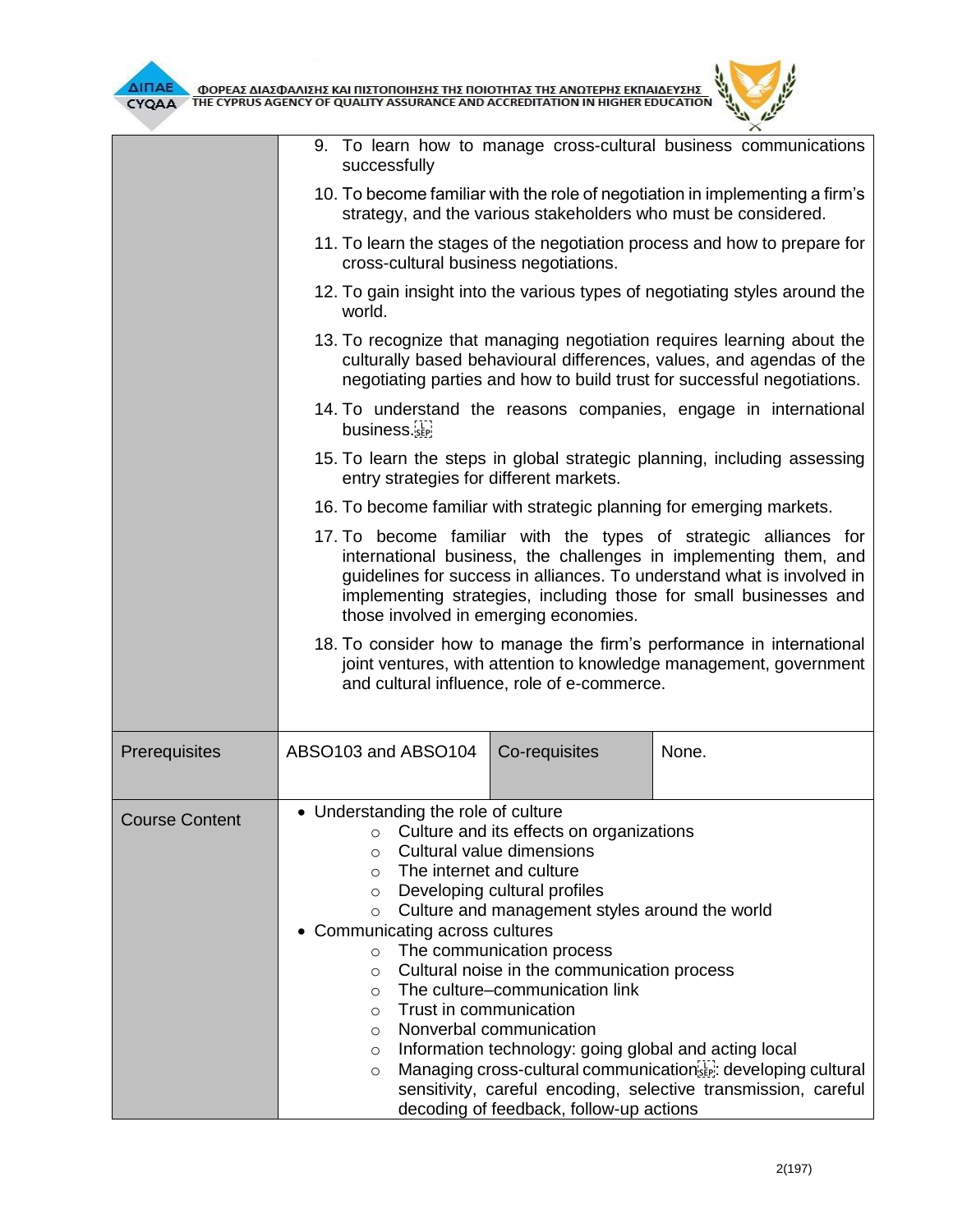



|              | • Negotiation sepithe negotiation process                                                                                                     |
|--------------|-----------------------------------------------------------------------------------------------------------------------------------------------|
|              | Variables in the negotiation process<br>$\circ$                                                                                               |
|              | Understanding negotiation styles<br>O                                                                                                         |
|              | Managing negotiation<br>O                                                                                                                     |
|              | Using the internet to support negotiations<br>$\circ$                                                                                         |
|              | Managing conflict resolution<br>$\circ$                                                                                                       |
|              | Context in negotiations<br>$\circ$                                                                                                            |
|              | • Formulating strategy                                                                                                                        |
|              | Reasons for going international: reactive and proactive<br>$\circ$<br>responses                                                               |
|              | Strategic formulation process<br>$\circ$                                                                                                      |
|              | Steps in developing internationalserand global strategies it<br>$\circ$                                                                       |
|              | Approaches to world markets<br>$\circ$                                                                                                        |
|              | Global integrative strategies<br>$\circ$                                                                                                      |
|              | Using e-business for global expansion<br>$\circ$                                                                                              |
|              | Strategic planning for emerging markets<br>$\circ$                                                                                            |
|              | Implementing strategy: small businesses, global alliances, emerging                                                                           |
|              | market firms                                                                                                                                  |
|              | Strategic alliances<br>$\circ$                                                                                                                |
|              | Joint ventures<br>$\circ$                                                                                                                     |
|              | Equity strategic alliances<br>$\circ$                                                                                                         |
|              | Non-equity strategic alliances<br>$\circ$                                                                                                     |
|              | Global strategic alliances<br>$\circ$                                                                                                         |
|              | Global and cross-border alliances: motivations and benefits<br>$\circ$                                                                        |
|              | Challenges in implementing global alliances<br>O                                                                                              |
|              | Implementing alliances between SMEs and MNCs<br>$\circ$                                                                                       |
|              | Guidelines for successful alliances<br>$\circ$                                                                                                |
|              | Implementing strategies for SMEs<br>O                                                                                                         |
|              | Challenges in implementing strategies in emerging markets<br>O                                                                                |
|              | Managing performance in International Joint Ventures<br>O                                                                                     |
|              | Knowledge management in IJVs<br>$\circ$                                                                                                       |
|              | Government influences on strategic implementation<br>$\circ$                                                                                  |
|              | Cultural influences on strategic implementation<br>$\circ$                                                                                    |
|              | E-commerce impact on strategy implementation<br>$\circ$                                                                                       |
| Teaching     | The course material is delivered to the students by means of lectures,                                                                        |
| Methodology  | conducted with the help of power point presentations and short videos.                                                                        |
|              | Case studies of international companies are analysed and discussed in                                                                         |
|              | class.                                                                                                                                        |
|              |                                                                                                                                               |
|              | Power point presentations used in class, lecture notes, some of the case<br>studies are available to the students on the e-learning platform. |
|              |                                                                                                                                               |
| Bibliography | Textbooks:                                                                                                                                    |
|              | Deresky H. (2017) International Management, 9 <sup>th</sup> Edition, Pearson                                                                  |
|              |                                                                                                                                               |